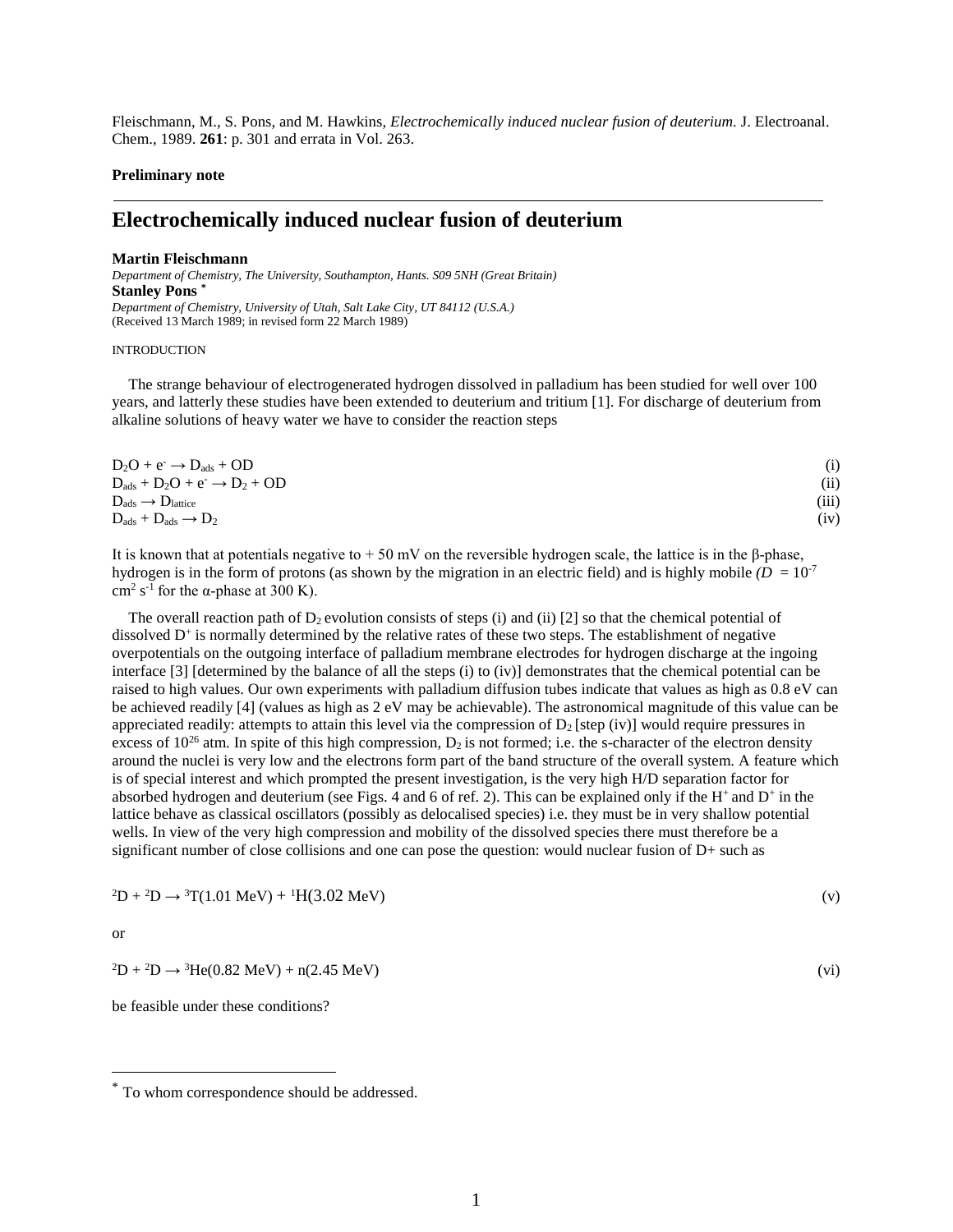### EXPERIMENTAL

In the work reported here D<sup>+</sup> was compressed galvanostatically into sheet, rod and cube samples of Pd from 0.1 M LiOD in 99.5%  $D_2O + 0.5$ % H<sub>2</sub>O solutions. Electrode potentials were measured with respect to a Pd-D reference electrode charged to the  $\alpha$ -β-phase equilibrium. We report here experiments of several kinds:

(1) Calorimetric measurements of heat balances at low current densities  $(= 1.6 \text{ mA cm}^{-2})$  were made using a 2 mm  $\times$  8 cm  $\times$  8 cm Pd sheet cathode surrounded by a large Pt sheet counter electrode. Measurements were carried out in Dewar cells maintained in a large constant temperature water bath (300 K), the temperature inside the cell and of the water bath being monitored with Beckman thermometers. The Heavy Water Equivalent of the Dewar and contents, and the rate of Newton's law of cooling losses were determined by addition of hot D2O and by following the cooling curves.

(2) Calorimetric measurements at higher current densities were carried out using 1, 2 and 4 mm diameter  $\times$  10 cm long Pd rods surrounded by a Pt wire anode wound on a cage of glass rods. The Dewars were fitted with resistance heaters for the determination of Newton's law of cooling losses; temperatures were measured using calibrated thermistors. Experiments with rods up to 2 cm in diameter will be reported elsewhere [5]. Stirring in these experiments [and in those listed under (1)] was achieved, where necessary, by gas sparging using electrolytically generated  $D_2$ . Measurements at the highest current density reported here (512 mA cm<sup>2</sup>) were carried out using rods of 1.25 cm length; the results given in Table 1 have been rescaled to those for rods of 10 cm length.

(3) The spectrum of  $\gamma$ -rays emitted from the water bath due to the  $(n, \gamma)$  reaction

 ${}^{1}H + n(2.45 \text{ MeV}) = {}^{2}D + \gamma(2.5 \text{ MeV})$  (vii)

was determined using a sodium iodide crystal scintillation detector and a Nuclear Data ND-6 High Energy Spectrum Analyzer. The spectrum was taken above the water immediately surrounding an  $0.8 \text{ cm} \times 10 \text{ cm}$  Pd-rod cathode charged to equilibrium; it was corrected for background by subtracting the spectrum over a sink (containing identical shielding materials) 10 m from the water bath.

The neutron flux from a cell containing a  $0.4 \times 10$  cm Pd-rod electrode was measured using a Harwell Neutron Dose Equivalent Rate Monitor, Type 95/0949-5. The counting efficiency of this Bonner-sphere type instrument for 2.5 MeV neutrons was estimated to be  $\approx 2.4 \times 10^4$  and was further reduced by a factor  $\approx 100$  due to the unfavorable configuration (the rod opposite the  $BF_3$ -filled detector). The background count was determined by making measurements 50 m from the laboratory containing the experiments; both locations were in the basement of a new building which is overlain by 5 floors of concrete. In view of the low counting efficiency, counting was carried out for 50 h. Measurements on a 0.4 cm  $\times$  10 cm rod electrode run at 64 mA cm<sup>-2</sup> gave a neutron count 3 times above that of the cosmic ray background.

(4) The rate of generation/accumulation of tritium was measured using similar cells (test tubes sealed with Parafilm) containing 1 mm diameter  $\times$  10 cm Pd-rod electrodes. Measurements on the D/T separation factor alone were made using an identical cell containing a 1 mm diameter  $\times$  10 cm Pt electrode (this measurement served as a blank as the H/D separation factors on Pd and Pt are known to be closely similar). 1 ml samples of the electrolyte were withdrawn at 2 day intervals, neutralised with potassium hydrogen phthalate and the T-content was determined using Ready Gel liquid scintillation "cocktail" and a Beckman LS 5000 TD counting system. The counting efficiency was determined to be about 45% using standard samples of T-containing solutions. The β-decay scintillation spectrum was determined using the counting system.

In these experiments, standard additions of 1 ml of the electrolyte were made following sampling. Losses of D2O due to electrolysis in these and all the other experiments recorded here were made up by using  $D_2O$  alone. A record of the volume of  $D_2O$  additions was made for all the experiments.

In all of the experiments reported here all connections were fitted into Kel-F caps and the caps were sealed to the glass cells using Parafilm.

Results for the mass spectroscopy of the evolved gases and full experimental details for all the measurements will be given elsewhere [5].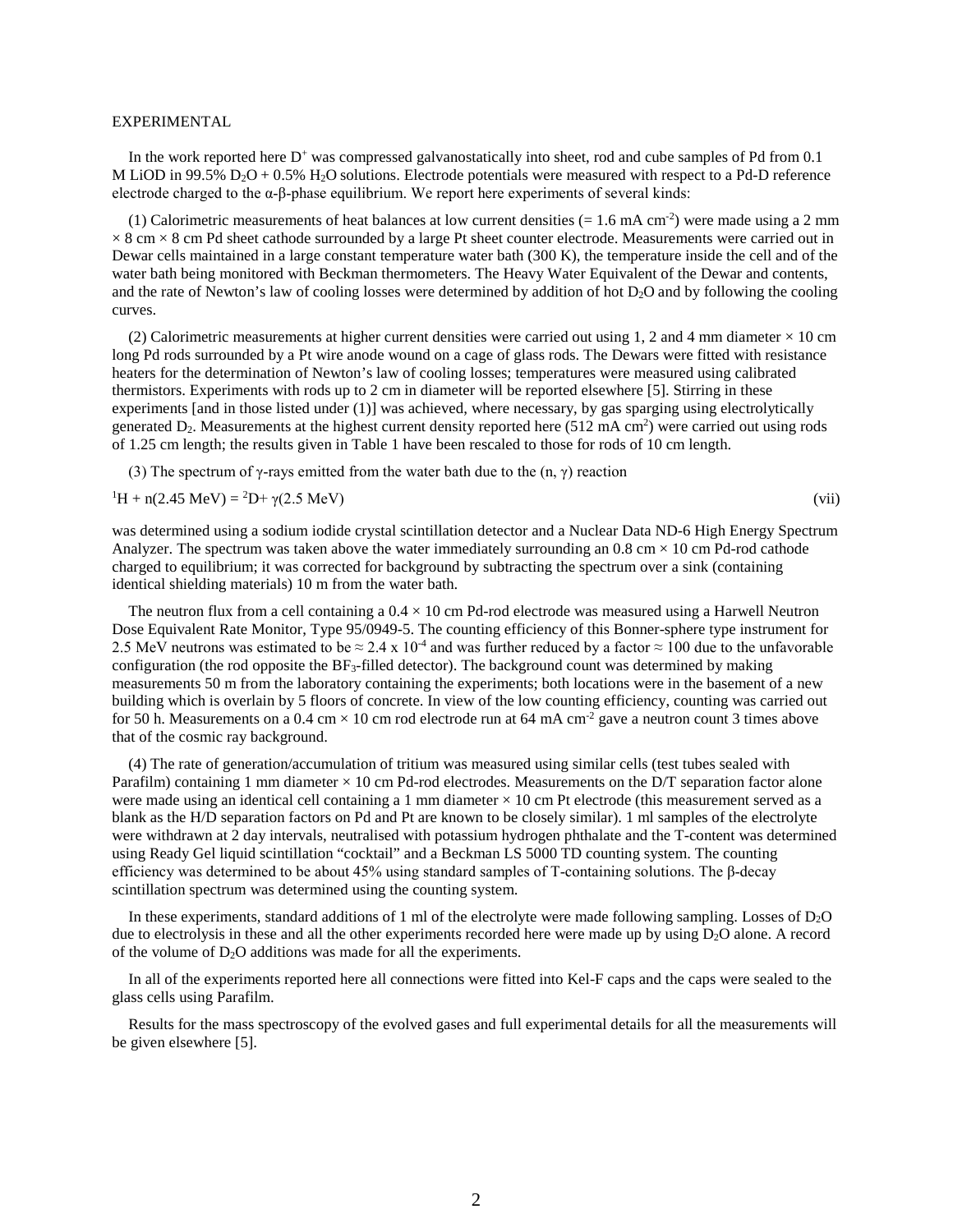### RESULTS

### *Experiments (1) and (2)*

In the calorimetric experiments we can set lower and upper bounds on the rates of Joule heating depending on whether reactions (i), (ii), and (iv) are balanced by

$$
4OD^{\cdot} \rightleftharpoons D_2O + O_2 + 4 e^{\cdot}
$$

at the anode or by the reverse of reactions (i), (ii), and (iv). In the former case, the Joule heating is simply the cell current multiplied by (cell voltage -1.54 V), where 1.54 V is the cell voltage at which reactions (i), (ii) and (iv) balanced by (viii) are thermoneutral: irreversibilities in the electrode reactions and ohmic resistance losses have identical effects on the Joule heating. However, if reactions (i), (ii) and (iv) are reversed at the anode and, equally, if the reverse of reaction (viii) contributes to the cathode processes, then we get an upper bound to the Joule heating which is simply the cell current multiplied by the cell voltage.

(viii)

### **TABLE 1**

Generation of excess enthalpy in Pd cathodes as a function of current density and electrode size

| Electrode | Dimensions              | Current density  | Excess rate of                     | Excess specific rate |
|-----------|-------------------------|------------------|------------------------------------|----------------------|
| Type      | /cm                     | /mA $cm^{-2}$    | heating /W                         | of heating /W $cm-3$ |
| Rods      | $0.1\times10$           | 8                | 0.0075                             | 0.095                |
|           |                         | 64               | 0.079                              | 1.01                 |
|           |                         | 512 <sup>a</sup> | $0.654$ <sup>a</sup>               | 8.33                 |
|           | $0.2 \times 10$         | 8                | 0.036                              | 0.115                |
|           |                         | 64               | 0.493                              | 1.57                 |
|           |                         | 512 <sup>a</sup> | 3.02 <sup>a</sup>                  | 9.61                 |
|           | $0.4 \times 10$         | 8                | 0.153                              | 0.122                |
|           |                         | 64               | 1.751                              | 1.39                 |
|           |                         | 512 <sup>a</sup> | 26.8 <sup>a</sup>                  | 21.4                 |
| Sheet     | $0.2 \times 8 \times 8$ | 0.8              | $\boldsymbol{0}$                   | $\overline{0}$       |
|           |                         | 1.2              | 0.027                              | 0.0021               |
|           |                         | 1.6              | 0.079                              | 0.0061               |
| Cube      | $1 \times 1 \times 1$   | 125              | <b>WARNING! IGNITION? See text</b> |                      |
|           |                         | 250              |                                    |                      |

<sup>a</sup> Measured on electrodes of length 1.25 cm and rescaled to 10 cm.

We have confirmed in long duration experiments that the rates of addition of  $D_2O$  to the cells required to maintain constant volumes are those for reactions (i), (ii) and (iv) balanced by reaction (viii). Furthermore, subtraction of the ohmic potential losses in solution for the cell containing the large Pt anode shows that the electrolysis of  $D_2O$  is the dominant process, i.e. we have to assume that the Joule heating is close to the lower bound.

Table 1 gives the results for experiments designed to cover the effects of electrolyte geometry, electrode size, current density (or overpotential), method of operation, etc. The nature and large magnitude of the effects can be appreciated from the following observations:

(a) Excess enthalpy generation is markedly dependent on the applied current density (i.e. magnitude of the shift in the chemical potential) and is proportional to the volume of the electrodes, i.e. we are dealing with a phenomenon in the bulk of the Pd electrodes.

(b) Enthalpy generation can exceed 10 W cm<sup>-3</sup> of the palladium electrode; this is maintained for experiment times in excess of 120 h, during which typically heat in excess of 4 MJ cm<sup>-3</sup> of electrode volume was liberated. It is inconceivable that this could be due to anything but nuclear processes.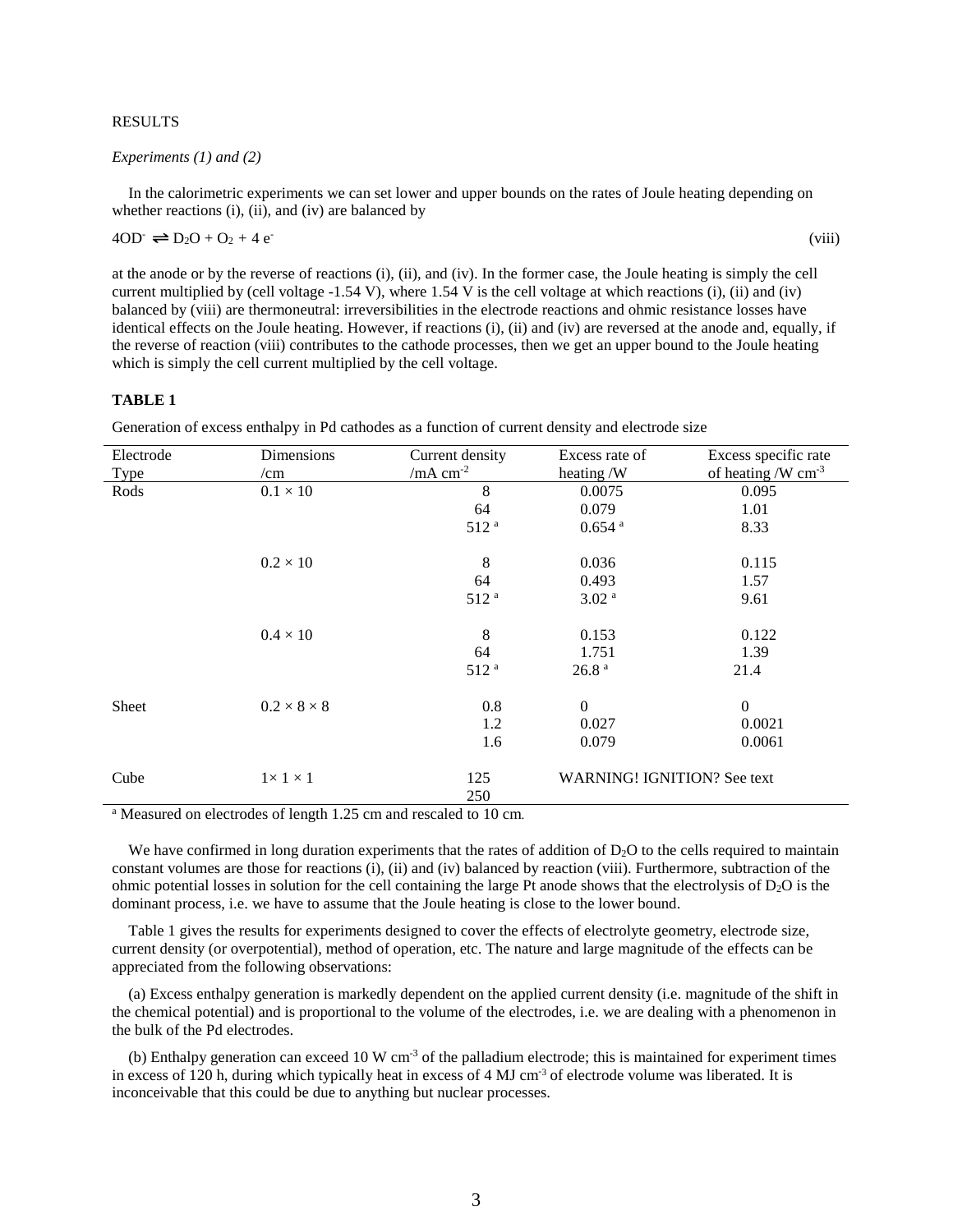(c) In research on thermonuclear fusion, the effects are expressed as a percentage of the break-even where 100% break-even implies that the thermal output equals the input (neglecting the power required to drive the equipment). In electrochemical experiments, we have in addition to take into account whether break-even should be based on the Joule heat or total energy supplied to the cell. Furthermore, in the latter case the energy supplied depends on the nature of the anode reaction. Table 2 lists three such figures of merit and it can be seen that we can already make reasonable projections to 1000%. Some of the factors important to scale-up are already apparent from Tables 1 and 2.

## **TABLE 2**

| are based on $\Delta D + \Delta D$ reactions, i.e. no projection to $\Delta D + \Delta T$ reactions |                 |                 |                                  |    |              |  |  |
|-----------------------------------------------------------------------------------------------------|-----------------|-----------------|----------------------------------|----|--------------|--|--|
| Electrode                                                                                           | Dimensions      | Current density | Excess heating / % of break-even |    |              |  |  |
| Type                                                                                                | /cm             | /mA $cm-2$      | a                                | h  | $\mathbf{C}$ |  |  |
| Rods                                                                                                | $0.1 \times 10$ | 8               | 23                               | 12 | 60           |  |  |
|                                                                                                     |                 | 64              | 19                               | 11 | 79           |  |  |
|                                                                                                     |                 | 512             |                                  | 5  | 81           |  |  |
|                                                                                                     | $0.2 \times 10$ | 8               | 62                               | 27 | 286          |  |  |
|                                                                                                     |                 | 64              | 46                               | 29 | 247          |  |  |
|                                                                                                     |                 | 512             | 14                               | 11 | 189          |  |  |
|                                                                                                     | $0.4 \times 10$ | 8               | 111                              | 53 | 1224         |  |  |
|                                                                                                     |                 | 64              | 66                               | 45 | 438          |  |  |
|                                                                                                     |                 | 512             | 59                               | 48 | 839          |  |  |

Generation of excess enthalpy in Pd rod cathodes expressed as a percentage of break-even values. All percentages based on <sup>2</sup>D + <sup>2</sup>D reactions, i.e. no projection to <sup>2</sup>D + <sup>3</sup>T

<sup>a</sup> % of break-even based on Joule heat supplied to cell and anode reaction  $4 \text{ OD} \rightarrow 2 \text{ D}_2\text{O} + \text{O}_2 + 4 \text{ e}$ .

<sup>b</sup> % of break-even based on total energy supplied to cell and anode reaction 4 OD<sup>-</sup>  $\rightarrow$  2 D<sub>2</sub>O + O<sub>2</sub> + 4 e<sup>-</sup>.

<sup>c</sup> % of break-even based on total energy supplied to cell and for an electrode reaction  $D_2 + 2 OD \rightarrow 2 D_2O + 4 e^{-}$ with a cell potential of 0.5 V.

(d) The effects have been determined using  $D_2O$  alone. Projection to the use of appropriate  $D_2O + DTO + T_2O$ mixtures (as is commonly done in fusion research) might therefore be expected to yield thermal excesses in the range 10<sup>5</sup>-10<sup>6</sup>% (even in the absence of spin polarisation) with enthalpy releases in excess of 10 kW cm<sup>-3</sup>. We have **to report here that under the conditions of the last experiment, even using D2O alone, a substantial portion of the cathode fused (melting point 1544ºC), part of it vapourised, and the cell and contents and a part of the fume cupboard housing the experiment were destroyed.** 

### *Experiment (3)*

Figure 1A illustrates the γ-ray spectra which have been recorded in regions above the water bath adjacent to the electrolytic cells and this spectrum confirms that 2.45 MeV neutrons are indeed generated in the electrodes by reaction (vi). These γ-rays are generated by reaction (vii). We note that the intensities of the spectra are weak and, in agreement with this, the neutron flux calculated from measurements with the dosimeter is of the order  $4 \times 10^4$  s<sup>-1</sup> for a 0.4 cm  $\times$  10 cm rod electrode polarised at 64 mA cm<sup>-2</sup>.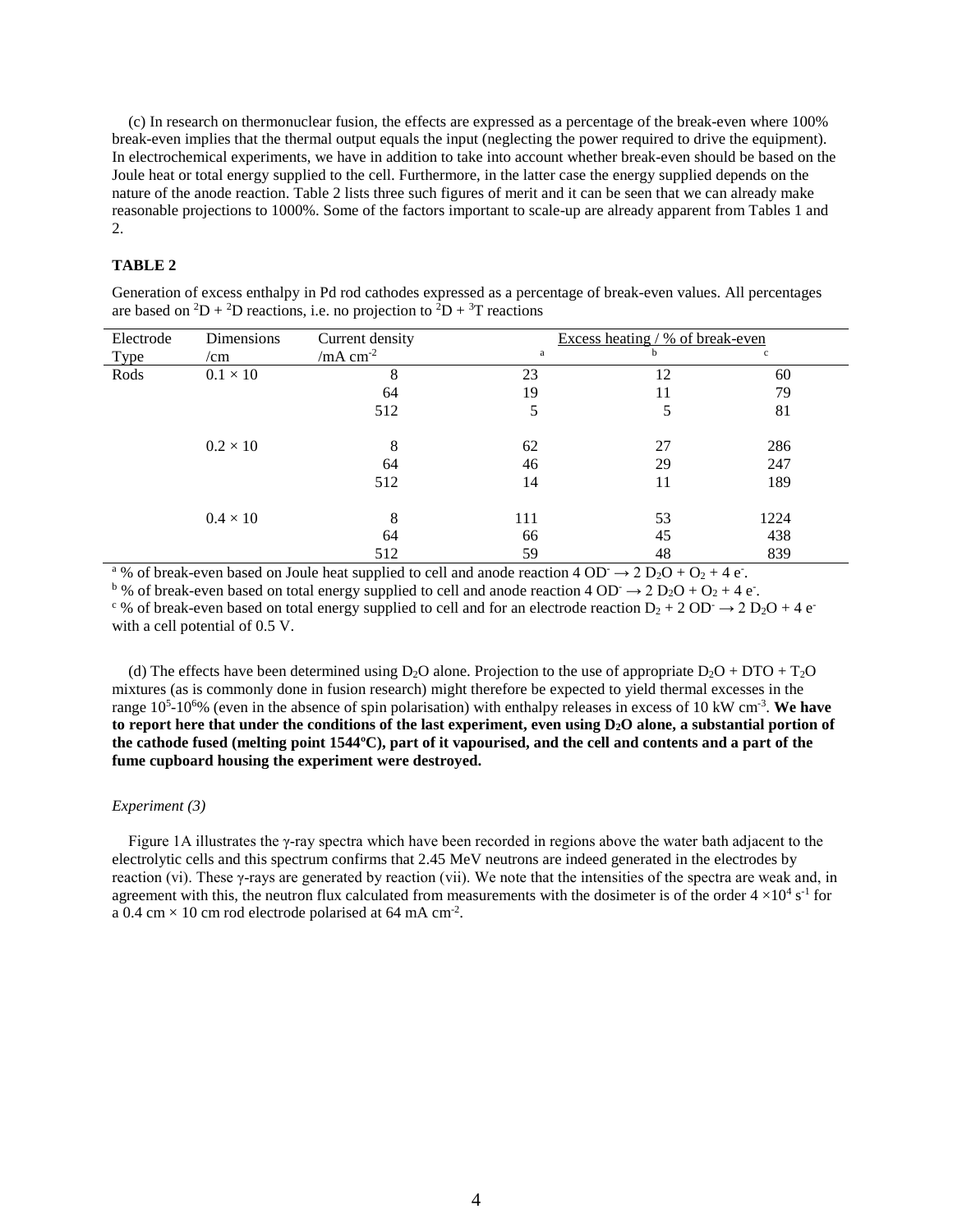

**Fig. 1. (A) γ-ray spectrum recorded above the water bath containing the rod cathodes. Measurements carried out with a sodium iodide crystal scintillation detector and a Nuclear Data ND-6 High Energy Spectrum Analyzer. The spectrum shown is the difference between that over the water bath and a sink 5 m from the experiment containing identical shielding materials; spectrum accumulation times: 48 h. (B) β-ray disintegration scintillation spectrum measured with a Beckman LS5000TD counter-spectrometer.** 

### *Experiment (4)*

In agreement with this low neutron flux, the accumulation in the electrolyte also indicates a low rate for reaction (v) [which has been found to be somewhat faster than (vi) in high energy physics experiments]. The time dependent fraction of tritium in the solvent can be shown to follow [5]

$$
\alpha_{T} = \gamma_{T} \exp \frac{-\left(1 + \lambda S_{D,T}\right)Rt}{\gamma S_{D,T}N} + \left[\left(1 + \lambda\right)\gamma_{T} + \beta/R\right]
$$
\n
$$
\times \frac{S_{D,T}}{\left(1 + \lambda S_{D,T}\right)} \left[1 - \exp \frac{-\left(1 + \lambda S_{D,T}\right)Rt}{\lambda S_{D,T}N}\right]
$$
\n(1)

where  $\gamma_T$  is the fraction of T in the electrolyte/solvent feeds,  $\lambda R$  (atoms T s<sup>-1</sup>, here  $4 \times 10^{11}$  atoms s<sup>-1</sup>) is the sampling rate which has been assumed to be continuous in time, *N* is the total number of atoms of D in the Dewar (14.6  $\times$ 10<sup>23</sup>), S<sub>D,T</sub> is the D/T separation factor, β is the rate of the nuclear reaction (v) (events s<sup>-1</sup>) and R is the rate of electrolysis expressed as atoms D s-1 (here  $1.24 \times 10^{18}$  atoms s<sup>-1</sup>). It can be seen that the final value of  $\alpha_T$  for the cell containing the Pt cathode (for which we assume  $\beta_A = 0$ ) is

$$
\alpha_{T} = \left[ (1 + \lambda) \gamma_{T} + \beta / R \right] \frac{S_{D,T}}{\left( 1 + \lambda S_{D,T} \right)} \tag{2}
$$

Blank experiments using Pt cathodes (which have very similar separation factors to Pd) indicate little accumulation of DTO so that S<sub>D,T</sub> is close to unity under the conditions of our experiments. DTO accumulates in the cells containing Pd cathodes to the extent of about 100 dpm ml<sup>-1</sup> of electrolyte, and Fig. 1B demonstrates that the species accumulated is indeed tritium. Use of eqn. (2) then indicates that reaction (v) takes place to the extent of 1-2  $\times$  10<sup>4</sup> atoms s<sup>-1</sup> which is consistent with the measurements of the neutron flux, bearing in mind the difference in radii. On the other hand, the data on enthalpy generation would require rates for reactions (v) and (vi) in the range  $10^{11}$  -  $10^{14}$  atoms s<sup>-1</sup>. It is evident that reactions (v) and (vi) are only a small part of the overall reaction scheme and that other nuclear processes must be involved.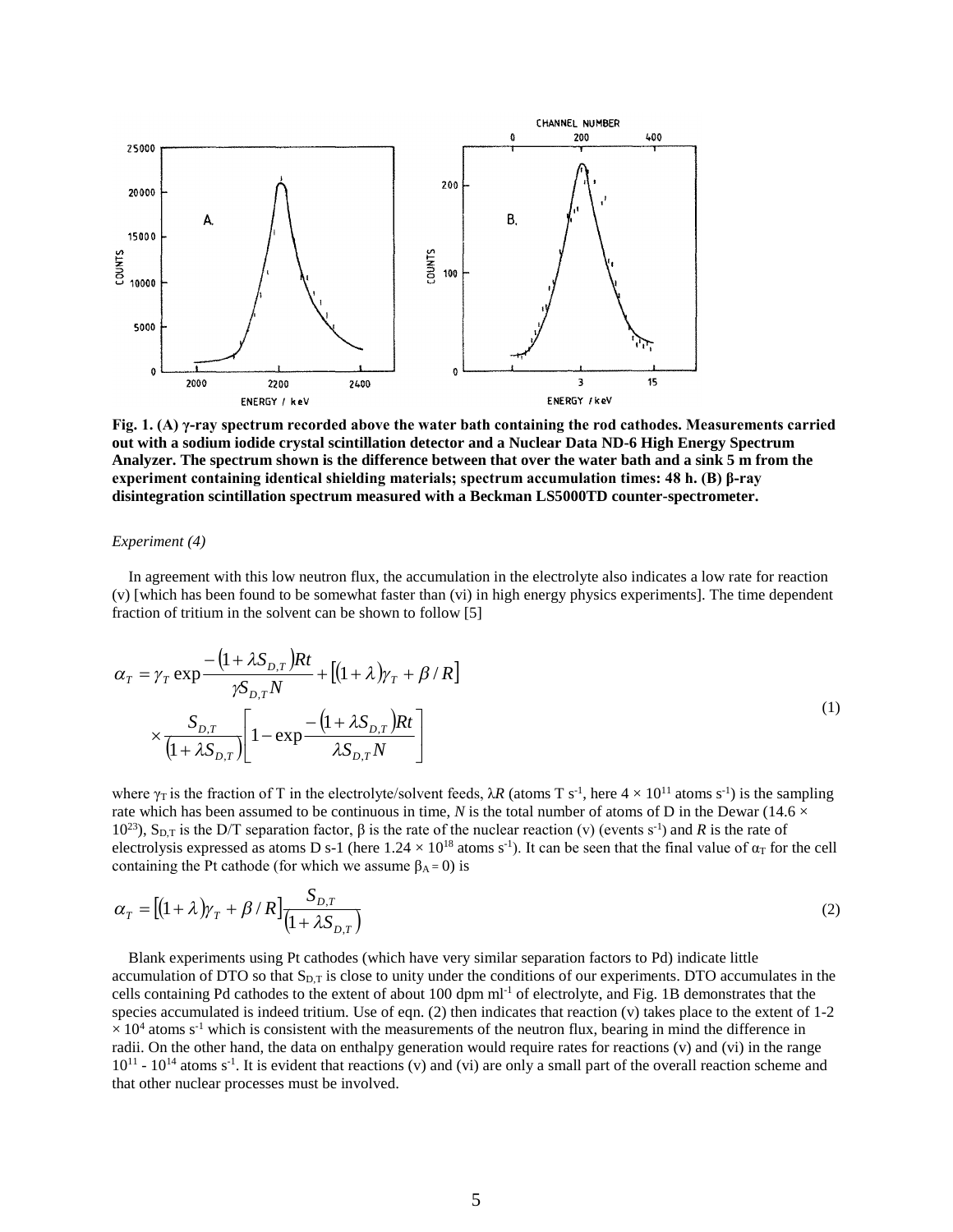

**Fig. 2. Confinement parameter-chemical potential-size diagram for <sup>2</sup>D+ <sup>2</sup>D fusion reaction in Pd cathodes; projection to the <sup>2</sup>D+<sup>3</sup>T reaction. Open circles: systems currently being investigated.** 

### DISCUSSION

We realise that the results reported here raise more questions than they provide answers, and that much further work is required on this topic. The observation of the generation of neutrons and of tritium from electrochemically compressed D<sup>+</sup> in a Pd cathode is in itself a very surprising result and, evidently, it is necessary to reconsider the quantum mechanics of electrons and deuterons in such host lattices. In particular we must ask: is it possible to achieve a fusion rate of  $10^{-19}$  s<sup>-1</sup> for reactions (v) and (vi) for clusters of deuterons (presumably located in the octahedral lattice positions) at typical energies of 1 eV? Experiments on isotopically substituted hydrides of well defined structures might well answer this question.

The most surprising feature of our results however, is that reactions (v) and (vi) are only a small part of the overall reaction scheme and that the bulk of the energy release is due to an hitherto unknown nuclear process or processes (presumably again due to deuterons). We draw attention again to the very large magnitude of the effects in the confinement parameter diagram, Fig. 2. We note that the values of the confinement parameter are extremely high compared to conventional research on fusion (high particle densities, lifetimes of  $10<sup>5</sup>$  -  $10<sup>6</sup>$  years) while the chemical potential is very low compared to the equivalent parameter (*T*) in those experiments. It is evident that diagrams of this kind require extension in the third dimension for electrochemical experiments, since the results are so markedly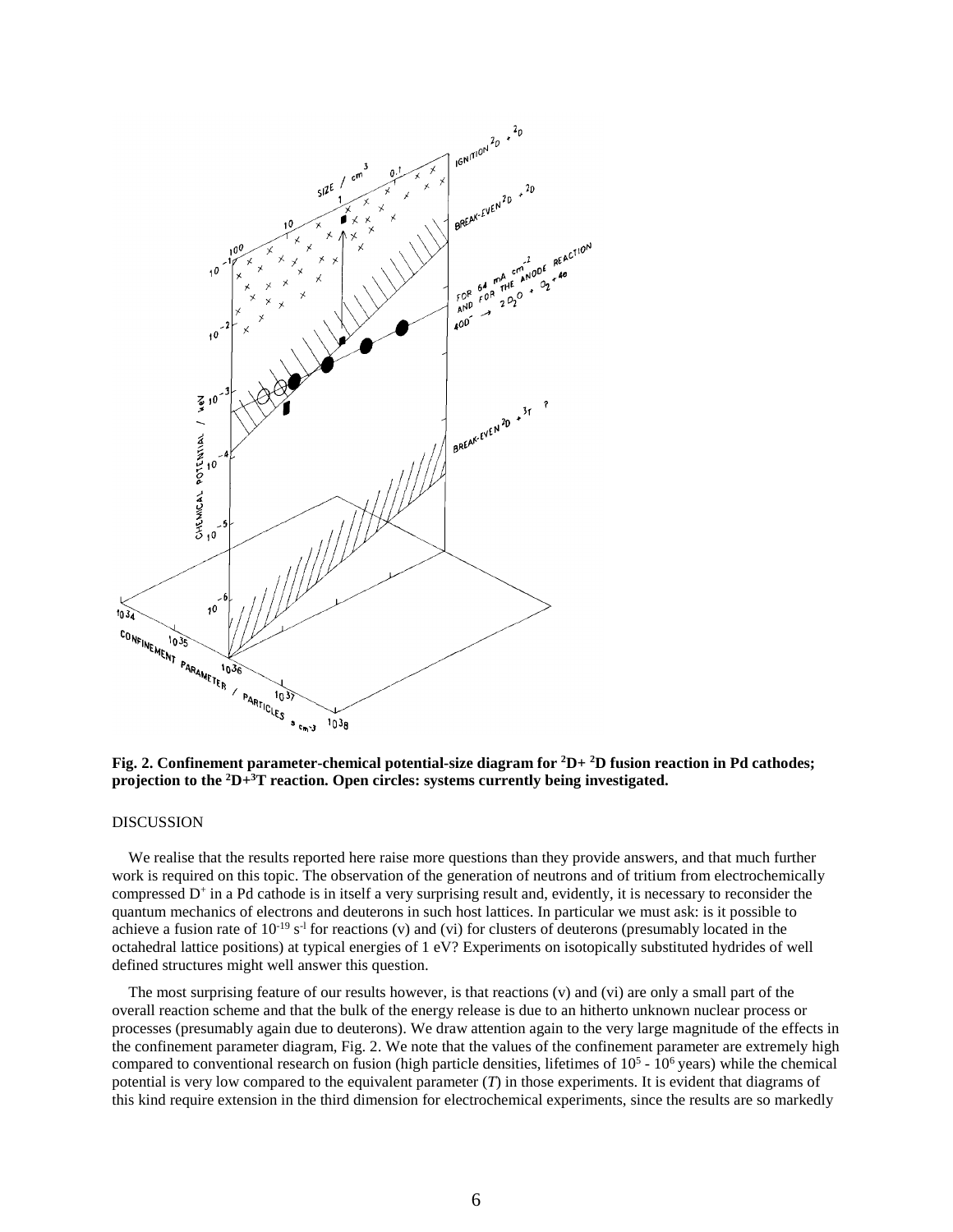dependent on electrode volume (increase of current density displaces the points in a vertical direction). We draw attention again to the fact that the experiments already carried out are close to the break-even point; further work to extend the electrode dimensions (and to establish the nature of the processes responsible for the enthalpy release) is in progress. Finally, we urge the use of extreme caution in such experiments: a plausible interpretation of the experiment using the Pd-cube electrode is in terms of ignition. Projection of the values in Tables 1 and 2 to more extreme conditions indicates that this may indeed be feasible.

### ACKNOWLEDGEMENT

We thank Johnson Matthey PLC for the loan of precious metals for this project.

### **REFERENCES**

1 W.M. Mueller, J.P. Blackledge and G.G. Libowitz, Metal Hydrides, Academic Press, New York, 1968; G. Bambakadis (Ed.), Metal Hydrides, Plenum Press, New York, 1981.

- 2 B. Dandapam and M. Fleischmnann, J. Electroanal. Chem., 39 (1972) 323.
- 3 A.N. Frumkin and N.A. Aladzhalova, Acta Physicochim. U.R.S.S., 19 (1944) 1.
- 4 M. Fleischmann and S. Pons, unpublished results.

5 M. Fleischmann, M. Hawkins and S. Pons, J. Electroanal. Chem., to be submitted.